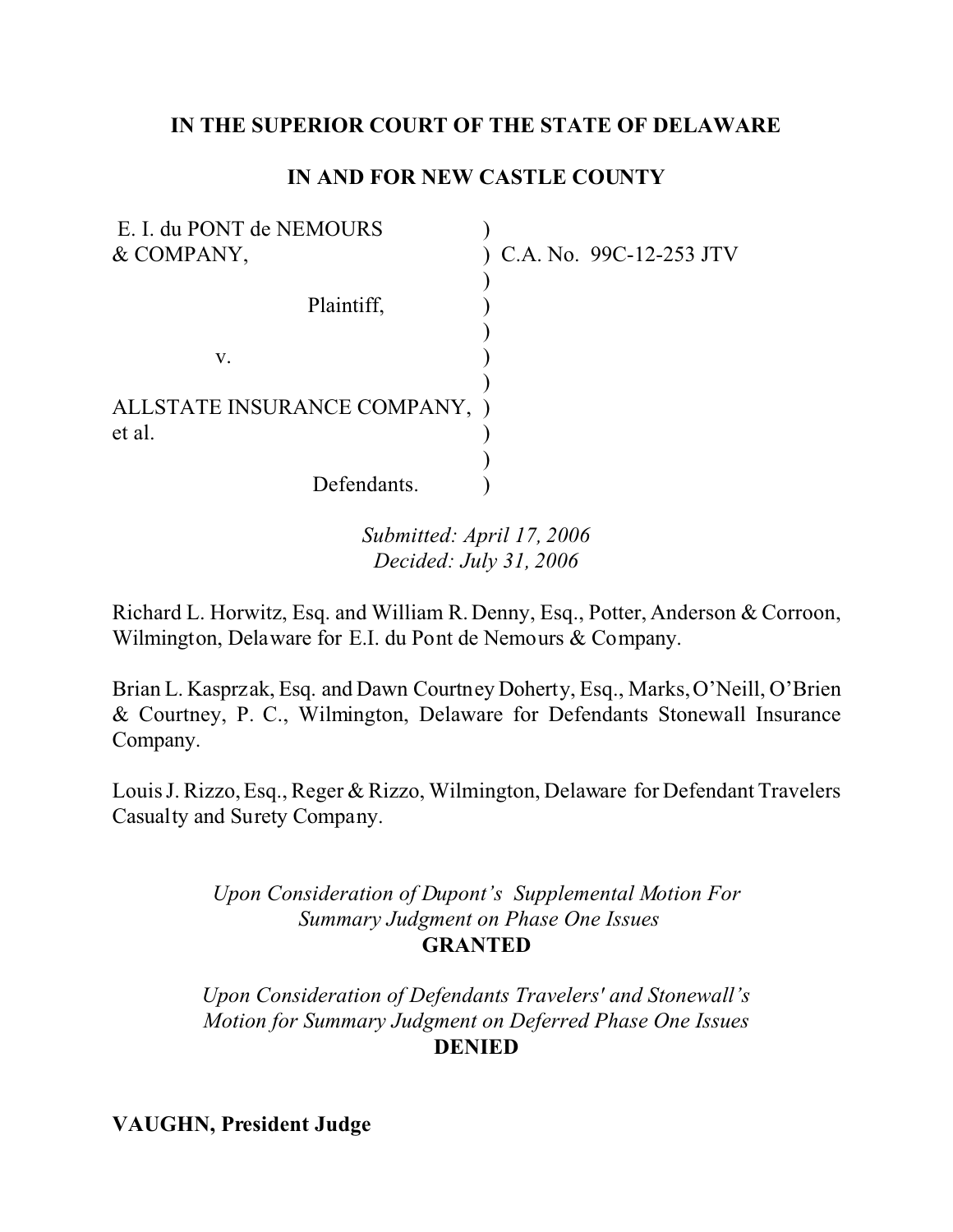#### **OPINION**

In this civil action, the plaintiff, E.I. du Pont de Nemours & Company (?Dupont") initially sought declaratory relief and money damages against numerous insurance companies from which it purchased excess umbrella liability insurance policies prior to March 1, 1986.<sup>1</sup> It alleged that the defendants were jointly and severally obligated, pursuant to the terms of their respective policies, to indemnify it for liabilities arising from the sale of a product known as Delrin. Delrin was produced by Dupont and used by other companies to make acetal fittings for polybutylene pipe plumbing systems ("PB systems"). As a result of alleged defects in Delrin, Dupont has been subjected to many thousands of claims for damages from owners of residential housing units which were equipped with PB systems.

In a decision dated August 31, 2004, the Court addressed a number of motions for summary judgment.<sup>2</sup> The rulings contained in that decision are summarized hereinafter. The Court now has before it the following motions:

1. Dupont's supplemental Motion for Summary Judgmenton Phase One Issues.

2. Defendants Travelers' and Stonewall's Motion for Summary Judgment on Deferred Phase One Issues.

The facts are set forth in the August 31, 2004 decision. They are repeated here and expanded where pertinent to the motions now before the Court.

#### **FACTS**

In 1983 Dupont began manufacturing and selling an acetal resin plastic material known as "Delrin," which was purchased and used by other companies to

<sup>&</sup>lt;sup>1</sup> Since the filing of suit, Dupont has entered into settlements with many of the original defendants.

<sup>2</sup> *E.I. du Pont de Nemours & Co. v. Allstate Ins. Co.*, 879 A.2d 929 (Del. Super. 2004).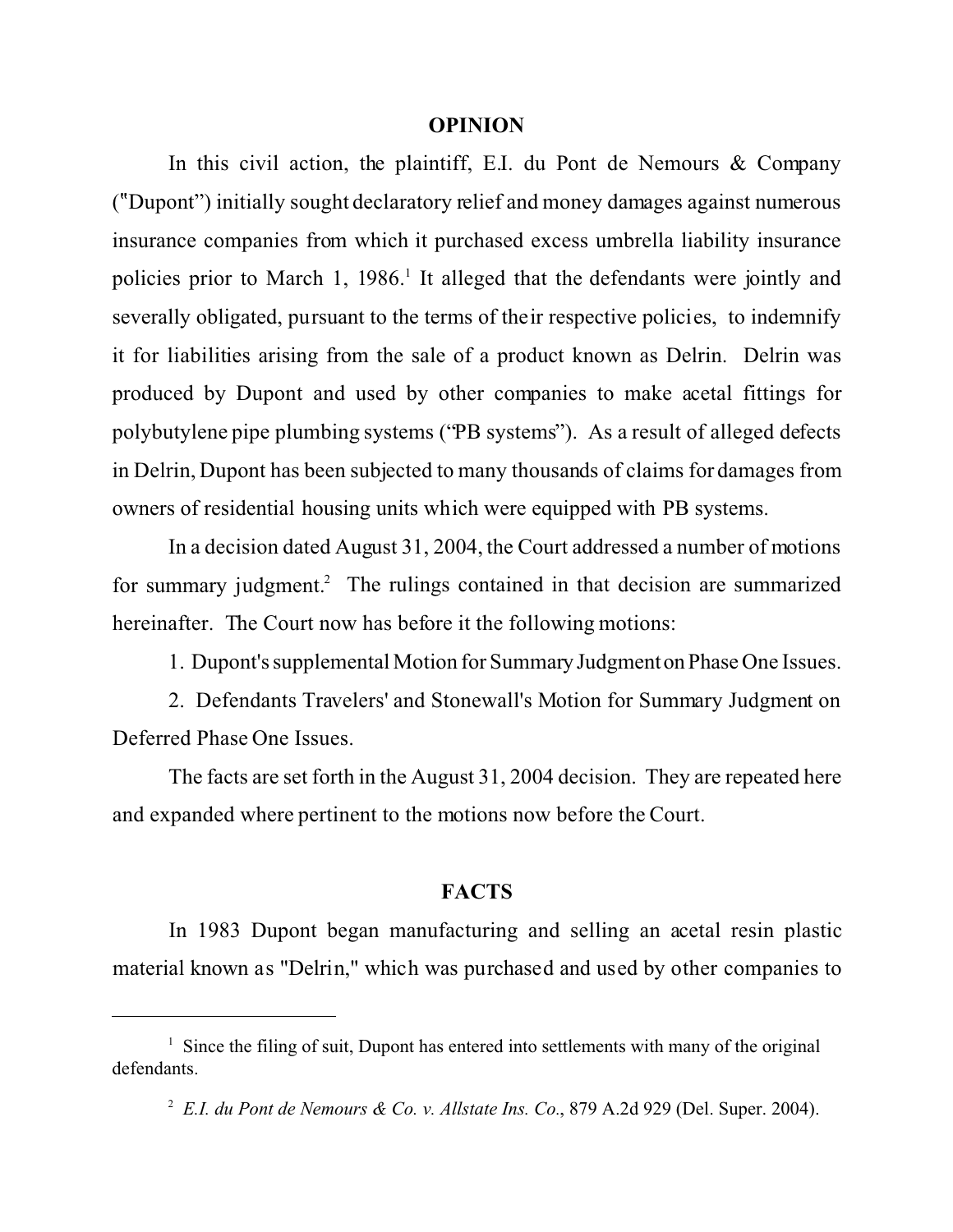mold fittings for polybutylene pipe plumbing systems, which were installed in residential housing units. PB systems were developed by Shell Chemical Company ("Shell"), which made the polybutylene material and sold it to various manufacturing companies that made the plumbing pipes. The original manufacturer of acetal plastic material was Hoechst-Celanese Corporation ("Celanese"), which called its product "Celcon." Between 1978 and 1983, Celanese supplied all of the acetal plastic material for the manufacture of fittings for PB plumbing systems. In 1983, Dupont entered the market with its product, Delrin. Beginning in that year, both Dupont and Celanese sold acetal plastic material to the fitting manufacturers, and both Dupont's Delrin and Celanese's Celcon were used to make fittings that were incorporated into PB systems installed across the country. Dupont manufactured and sold Delrin until 1989. In all, it is estimated that beginning in 1978 and continuing until 1989, PB systems with acetal fittings were installed in millions of homes across the United States and Canada.

In 1987, Dupont received service of its first lawsuit filed on behalf of homeowners seeking damages on account of property damage allegedly caused by defective PB systems. This lawsuit alleged that Dupont, along with Shell, Celanese, and other entities, was liable for damages because PB systems, including their acetal fittings, were inherently defective and caused property damage and loss of use of property. As a result of this lawsuit and several others, Dupont stopped selling Delrin to manufacturers of PB system fittings.

In the ensuing years, Dupont, Shell and Celanese were faced with many lawsuits filed on behalf of homeowners with PB systems. The suits sought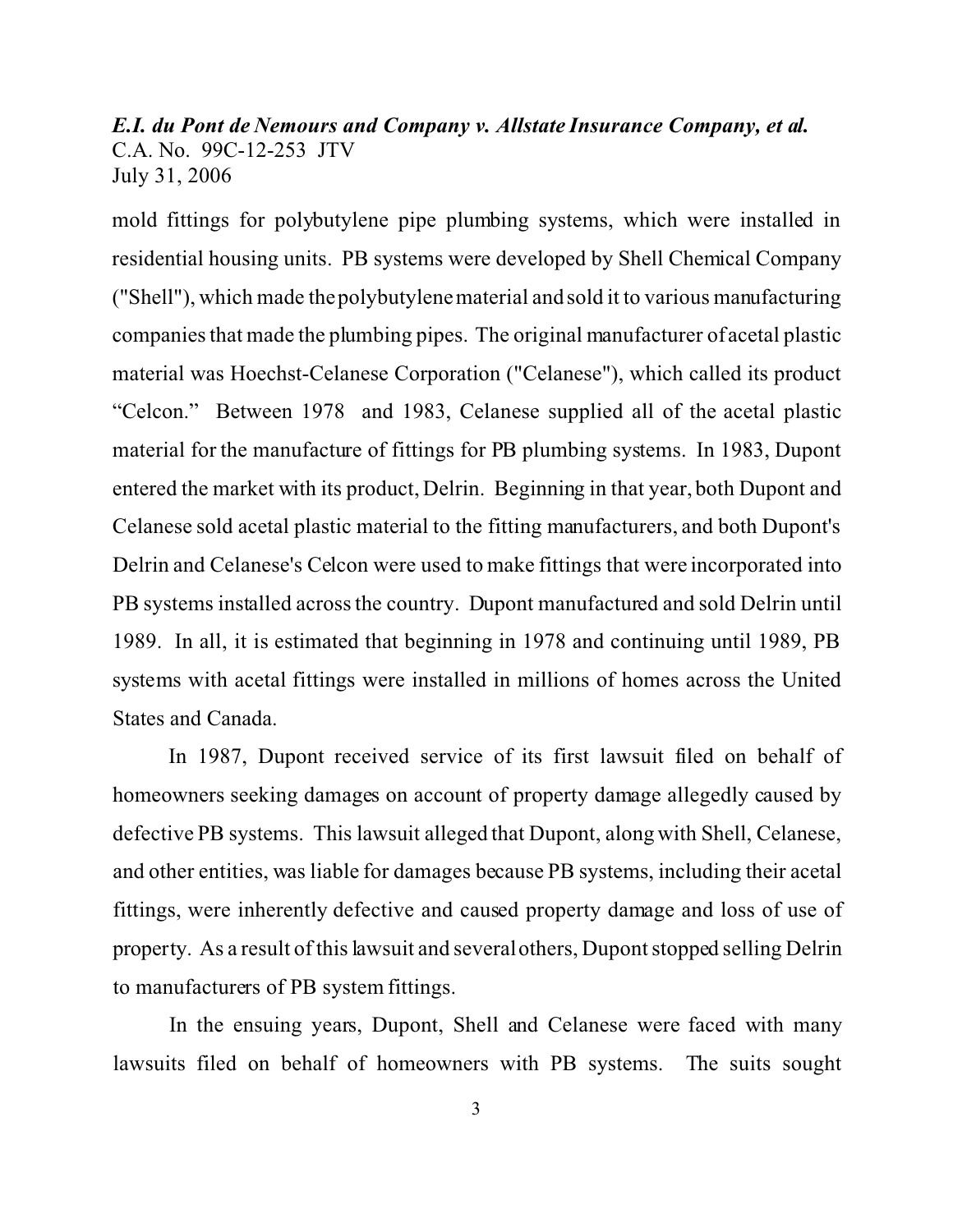compensation for the cost of repair and replacement of the PB plumbing systems, the cost of repairing water damage to homes caused by leaks in PB plumbing systems, and damages for other problems which the homeowners allegedly experienced as a result of the failure of PB systems.

When used in PB plumbing applications, the acetal material from which the fittings were made experienced degradation. Both Delrin and Celcon acetal fittings are susceptible to chemical attack by elements found in typical household water supplies, such as chlorine, unfavorable pH, and soluble metals.

Thus, when acetal fittings are placed into service in household PB systems and come into contact with water, they begin to degrade. Ultimately, the fittings lose their strength and can no longer contain the water flowing through them – thereby resulting in pipe bursts and leaks.

Delrin and Celcon acetal fittings were used interchangeably by plumbers and other persons installing or repairing PB systems. Once a PB system with acetal fittings was placed into service in a home, it would be very difficult for a person inspecting, repairing or replacing the system to discern whether the acetal fittings in the system were made from Delrin as opposed to Celcon. Acetal fittings incorporated the same design regardless of whether they were made from Delrin or Celcon. Generally, acetal fittings made from Delrin and Celcon had the same physical appearance, including the same color – gray. Only on close inspection under bright lighting could an experienced technician discern the difference between a Delrin fitting and a Delcon fitting by noticing the slightly more translucent appearance of a Delrin fitting, or, in some cases, by reviewing the small trademark of the fitting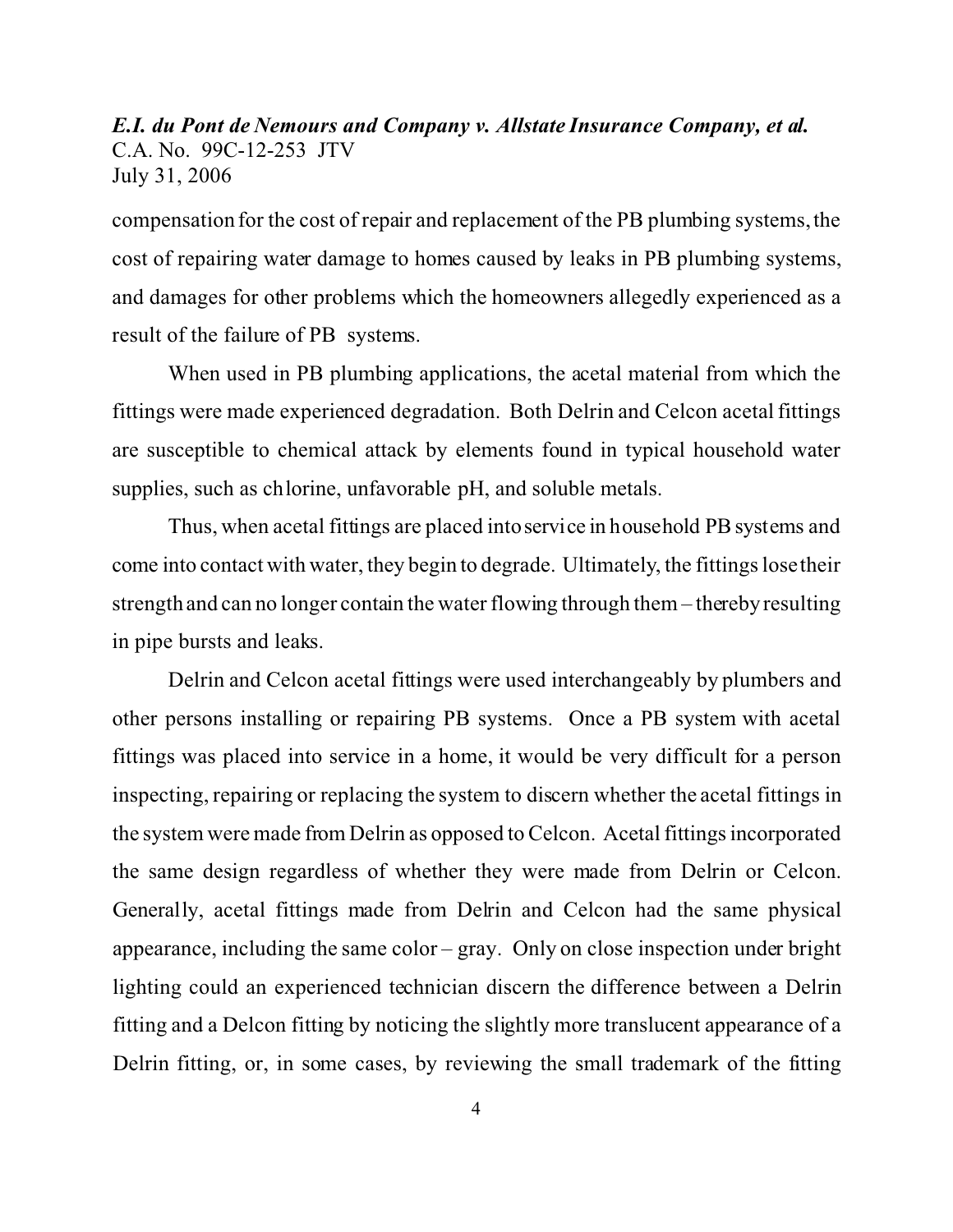manufacturer. Morever, when incorporated into a PB system installed in a home, it is very difficult to distinguish a Delrin fitting from a Celcon fitting because, when installed, these fittings are mostly covered by the PB pipe into which they have been inserted. Moreover, these PB systems are often installed into dark or inaccessible parts of houses, such as behind the wall or above the ceiling, and thus they are difficult to see clearly. In many cases, a plumber that is replacing a home's PB system in response to a homeowner claim will leave part of the PB system remaining in the home and simply bypass it by installing a new copper plumbing system because the PB system is relatively inaccessible and it would be very costly to remove.

Since 1989,Duponthas entered into settlements of approximately 200 lawsuits filed by individual plaintiffs or groups of plaintiffs. These settlements include settlements of lawsuits brought by property owners, as well as settlements of actions brought by fitting manufacturers which were themselves the subject of homeowner claims. Some PB system lawsuits against Dupont are still pending.

In the mid-1990's Dupont, Shell and Celanese entered into negotiations with various claimants' counsel for a national class action settlement of all PB claims. Dupont reached such a class action settlement in an Alabama class action lawsuit captioned *Garria Spencer v. Shell Oil Co.<sup>3</sup>* ("*Spencer*"). This settlement, which was approved in November 1995, provided that Dupont would pay a flat 10% share of the costs borne by homeowners with PB systems with acetal fittings who had replaced their systems.

<sup>&</sup>lt;sup>3</sup> Case No. CV-94-074 (Cir. Ct. Greene County, AL).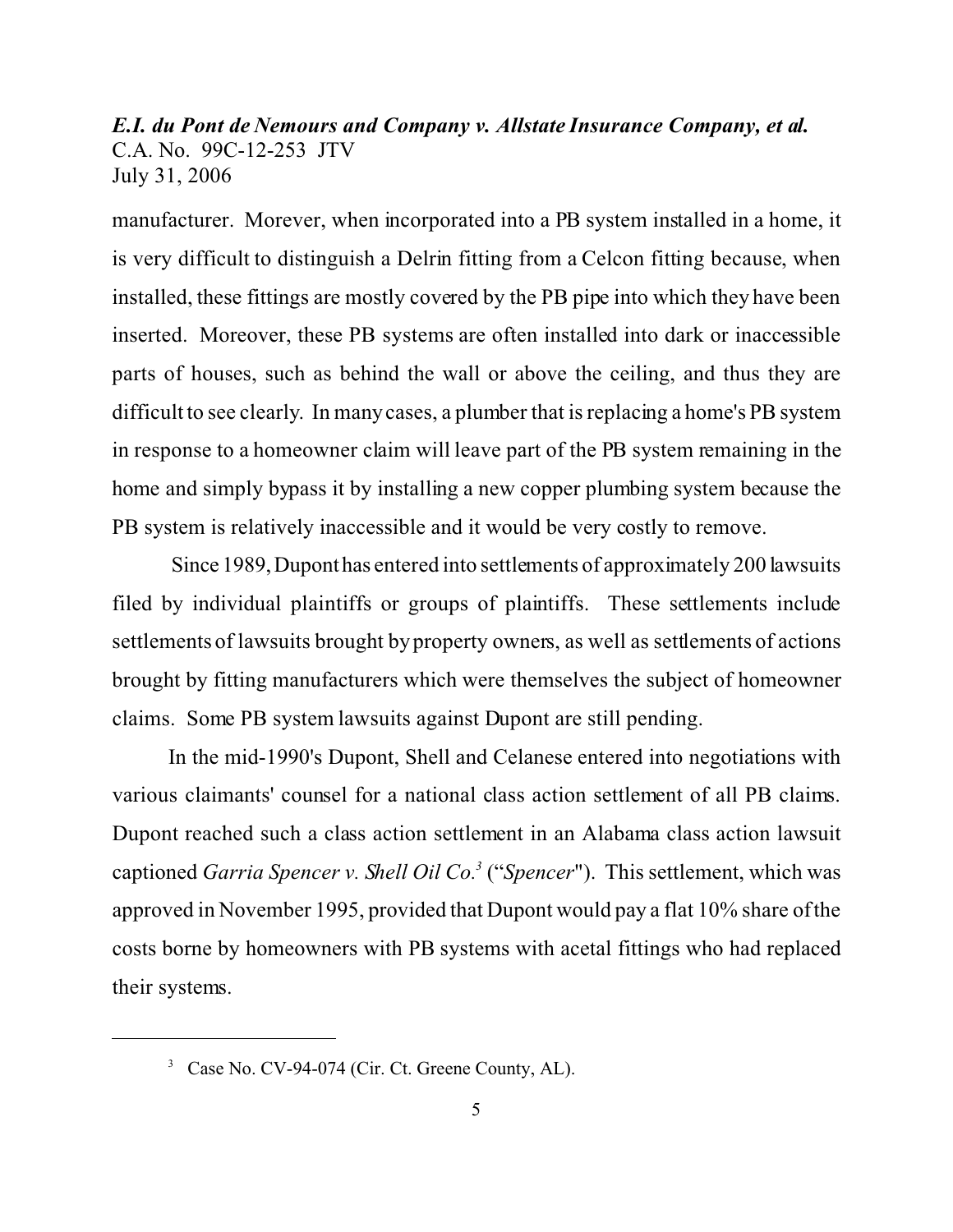Shortly after the *Spencer* settlement, Shell and Celanese entered into another national class action settlement in a Tennessee case captioned *Cox v. Shell Oil Co.*<sup>4</sup> ("*Cox*"). Under the *Cox* settlement, which was approved by the court in 1995, Shell and Celanese agreed to pay for the replacement of PB systems of homeowners who qualified for relief. Shell and Celanese committed a total of \$950 million to fund this settlement.

Followingthe *Spencer* and*Cox* national class action settlements, Dupont, Shell and Celanese entered into an agreement, dated November 17, 1995 (the "1995 Three-Party Agreement"), under which they agreed to settle the claims asserted against each other relating to their past costs, and they agreed on funding and payment mechanisms for the national class action settlements on a going-forward basis.

Under the Agreement, Dupont agreed to pay the 10% share to which it committed itself in *Spencer* on claims involving PB systems with acetal fittings which Shell and Celanese were settling in *Cox,* through the *Cox* class action claims facility, which was known as the Consumer Plumbing Recovery Center ("CPRC").

Under the *Spencer* class action agreement and the 1995 Three-Party Agreement, Dupont pays 10% of the costs associated with resolving all PB claims involving acetal fittings made with either Celron or Delrin, rather than only those PB claims that were proven to involve Delrin acetal fittings. It is the position of Dupont that this arrangement was practical and reasonable because, *inter alia*, Delrin acetal fittings and Celcon acetal fittings were used interchangeably in PB systems after

<sup>4</sup> Civ. A. No. 18844 (Ch. Ct. Obion County, TN).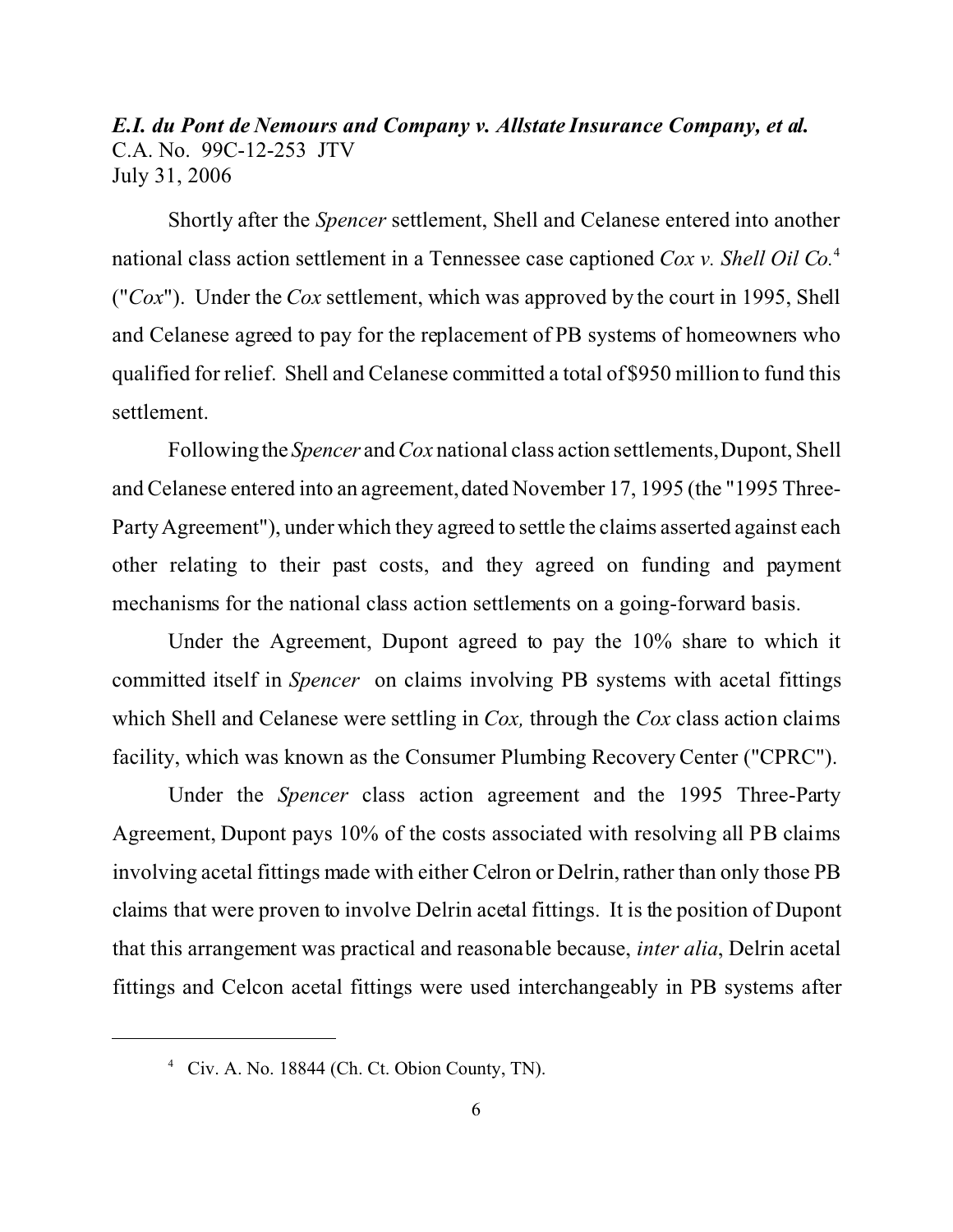1983, and were visually indistinguishable. Dupont states, for the reasons given above, that it would have been difficult, and very costly, for the CPRC to inspect each fitting in the PB systems of hundreds of thousands of claimants' homes to determine whether the fitting was made of Delrin rather than Celcon. Dupont further states that, in order to save substantial costs of administering the class action settlements, the parties agreed not to attempt to determine whether the fittings in a particular claimant's PB plumbing system were made of Celcon or Delrin or both. As a result, the settling defendants, including DuPont, structured a settlement method thatwas not based on a claim-by-claim analysis of each defendant's relative responsibility for each claim. Rather, the class action settlement was based on a view of all claims as a whole and on each defendant's relative participation in the PB system market. Both Dupont and Celanese agreed to pay a percentage of the total cost of all claims arising from PB plumbing systems with acetal fittings. Dupont further states that its agreement to pay 10% of the costs of all claims involving acetal fittings avoided the very real litigation risk of a higher percentage of liability being imposed on Dupont at trial or in other resolutions of the claims.

This settlement structure was made known to Dupont's insurers both before and after the date that Dupont entered into these settlements. In addition, the insurers were kept informed by regular status reports and other written notices of Dupont's settlements of claims.

Since the entry into the *Spencer* and *Cox* national class action settlements, Dupont has been regularly providing funds to support the claims facilities established by these settlements. It has also been providing written status reports to the insurers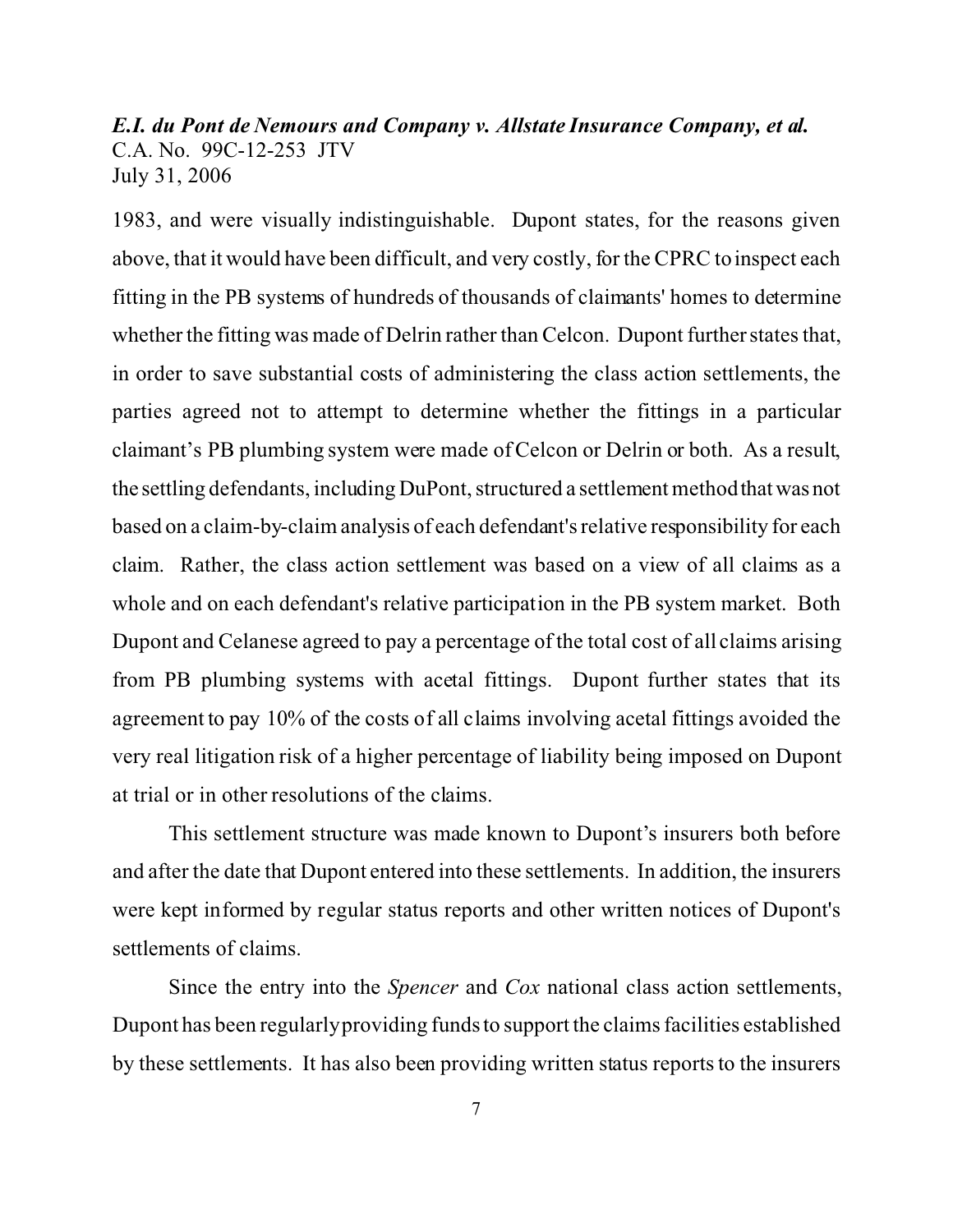informing them of the amounts expended by Dupont in connection with these settlements, and informing them of all of its PB-related litigation and settlement activity.

As a result of the hundreds of thousands of PB claims asserted against Dupont, and the related litigation and other costs, Dupont has incurred liabilities currently totaling more than \$235,600,000 from its manufacture and sale of Delrin acetal resin for use in making fittings for PB systems as of June 30, 2005. According to Dupont, approximately \$74 million of these costs, or 31% of the total, are not associated with any particular claim. They include the following:

| Litigation expenses (attorneys' fees, experts, etc.) | \$42,234,083 |
|------------------------------------------------------|--------------|
| <b>Spencer Class Action Plaintiffs' Counsel Fees</b> | 8,900,000    |
| Spencer Notice Costs - 1995                          | 7,788,170    |
| Spencer Notice Costs - 1999                          | 2,959,276    |
| Spencer Notice Costs - 2003                          | 2,527,425    |
| <b>Spencer Administrative Costs</b>                  | 4,370,590    |
| Canadian Class action Plaintiffs' Counsel fees       | 3,425,961    |
| <b>Canadian Class action Notice Costs</b>            | 671,825      |
| Funding for Open MASCO Claims                        | 378,909      |
| Funding for Open Cox Claims                          | 396,680      |
| Funding for Open Spencer Claims                      | 81,201       |
| Total                                                | \$73,733,820 |

A substantial portion of these costs are litigation expenses that include the attorneys' fees of national coordinating defense counsel (a single law firm) and defense counsel in various jurisdictions as well as expert fees, consultant fees and various other litigation expenses. Some of these costs are associated with cases in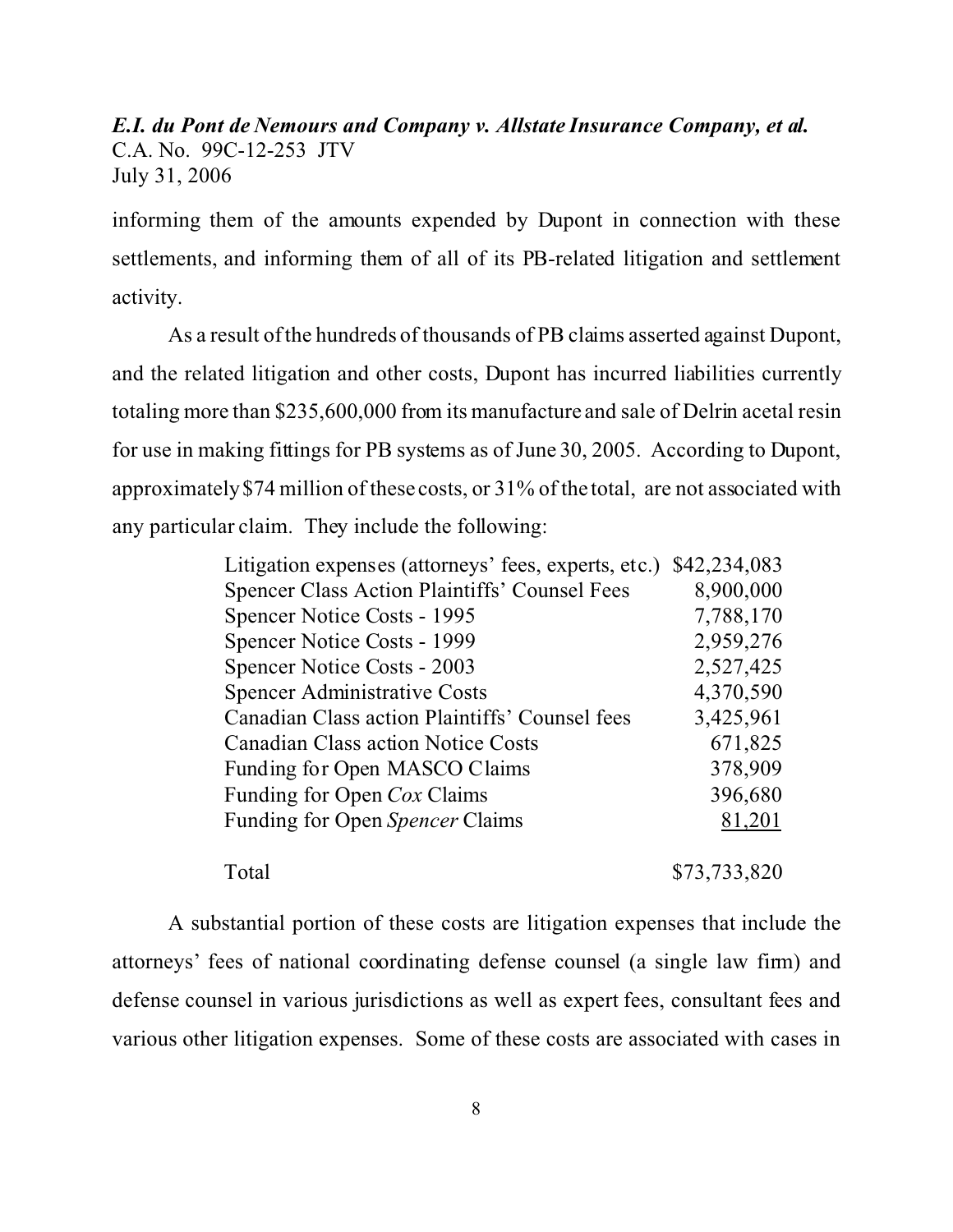which the cases were resolved successfully without the payment of any claims. Another category of these costs are costs of conducting widespread notice campaigns in the *Spencer* national class action and the Canadian national class action. A third category of these costs is payments of plaintiffs' counsel fees in the settlement of the *Spencer* and Canadian national class actions. A fourth category of these costs is administrative costs incurred by Dupont for the operation of the *Spencer* national class action claims facility.

An analysis of the claims in a PB claims database developed and maintained by Dupont shows by year that the percentage of total claims arising from installations of PB systems during each year is as follows:

| 1983-84   | $8.2\%$  |
|-----------|----------|
| 1984-85   | 17.8%    |
| 1985-86   | $18.4\%$ |
| Post-1986 | 56.6%    |

From March 1, 1967 forward until today, Dupont has maintained a comprehensive general liability insurance program. For each policy year, there is a "per-occurrence" self-insured retention ("SIR") amount of \$50 million and then multiple layers of excess liability insurance providing coverage above the SIR amount. In many cases, each layer of excess coverage in a given policy year is subscribed to by multiple insurance companies. For example, in the March 1, 1983 to March 1, 1984 policy year ("1983 year"), there is a \$50 million per occurrence SIR, followed by four layers of excess insurance totaling \$145 million of coverage. Each layer of excess coverage is subscribed to by multiple insurers.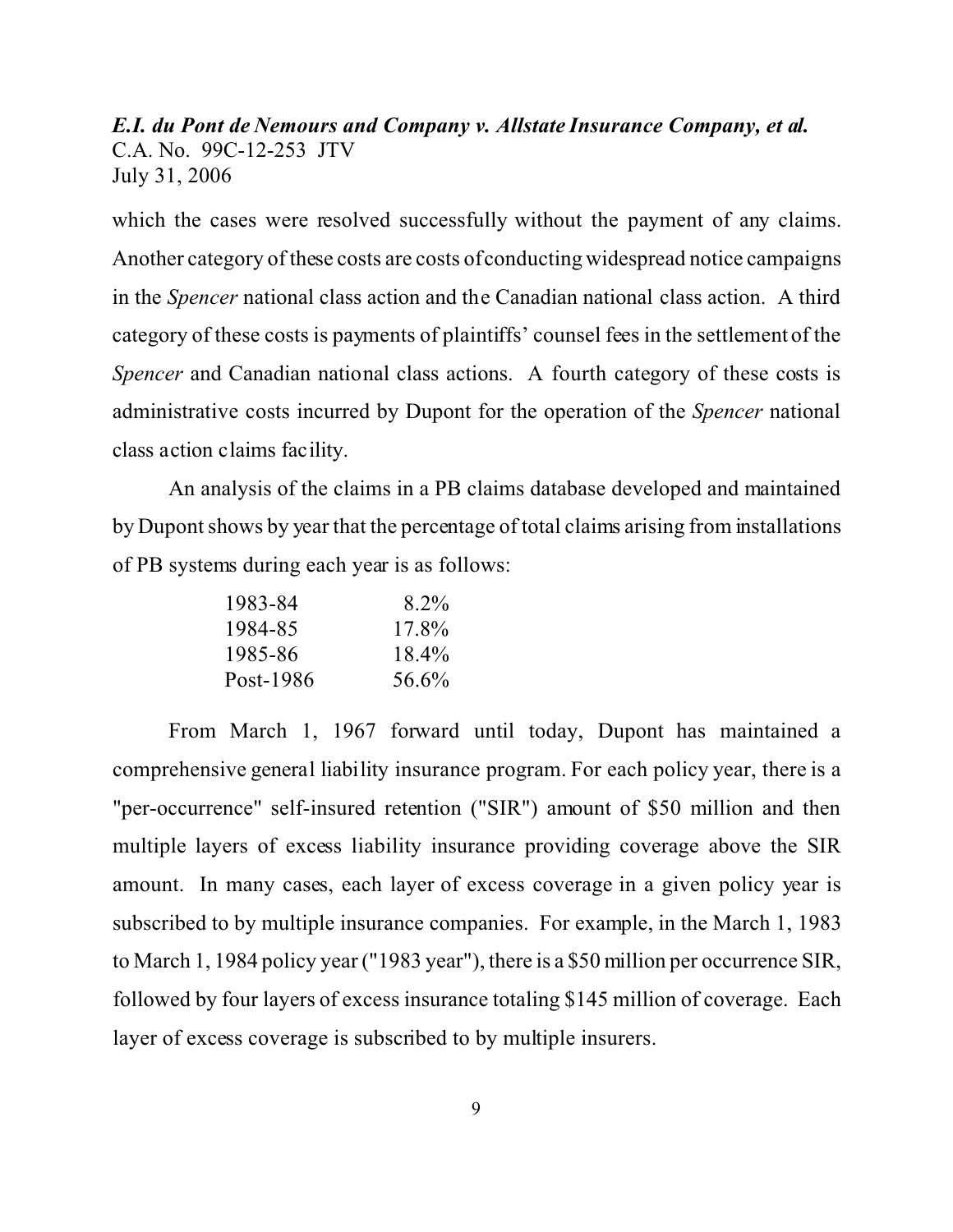Travelers and Stonewall are insurers who issued policies in the 1985 policy year.

The relevant policy language of all policies for purposes of this litigation is as

follows:

The insuring agreement states that:

Underwriters hereby agree, subject to the limitations, terms and conditions hereinafter mentioned, to indemnify the Assured for all sums which the Assured shall be obligated to pay . . . by reason of the liability:-

for damages on account of:-

(ii) Property Damage caused by or arising out of each occurrence happening anywhere in the world.

The term, "Property Damage," is defined as follows:

The term "Property Damage" wherever used herein, means (1) physical injury to or destruction of tangible property which occurs during the policy period, including the loss of use thereof at any time resulting therefrom or (2) loss of use of tangible property which has not been physically injured or destroyed provided such loss of use is caused by an occurrence during the policy period.

The term, "Occurrence," is defined as follows:

The term "Occurrence" wherever used herein shall mean an accident or happening or event or a continuous or repeated exposure to conditions which unexpectedly and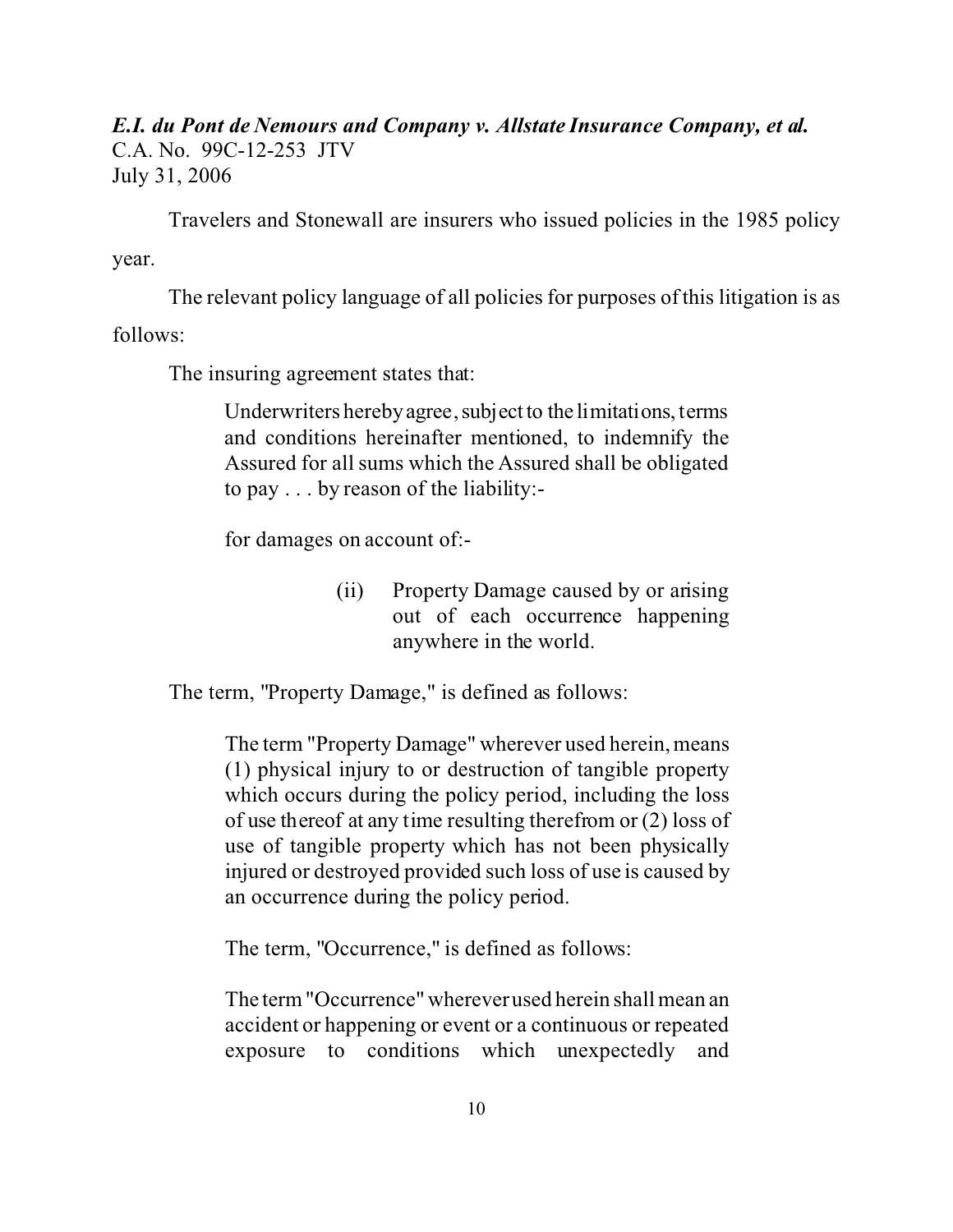> unintentionally results in personal injury, property damage or advertising liability during the policy period. All such exposure to substantially the same general conditions existing at or emanating from one premises location shall be deemed one occurrence. All Personal Injury or Property Damage arising out of a common condition in goods or products manufactured, sold, handled or distributed by the Named Insured shall be deemed one occurrence.

In the course of this litigation, the parties stipulated that:

With respect to each Claim at issue, physical injury or direct damage to, or destruction of, tangible property takes place continuously during each policy period from the time that each Claimant's System is placed into service in the Claimant's Property Unit until the End Date.

The parties reserved for determination in a future litigation phase the question of what constitutes the "End Date." It is also undisputed that the damage, although continuous and progressive, was not uniform from the date of installation to the End Date.

Beginning March 1, 1986 and for the relevant period thereafter, Dupont obtained most of its liability insurance from its Bermuda-based captive insurers, Danube Insurance Ltd. and Wabash Insurance Ltd. (collectively, "Danube"), which in turn were 100% reinsured by Bermuda-based insurers, including X.L. Insurance Company ("XL") and A.C.E. Insurance Company ("ACE"). Like the pre-1986 insurers, Danube, XL and ACE provided liability coverage with a \$50 million peroccurrence SIR. The Danube/XL policy provided coverage limits of \$75 million in excess of the \$50 million SIR. The Danube/ACE policy provided coverage limits of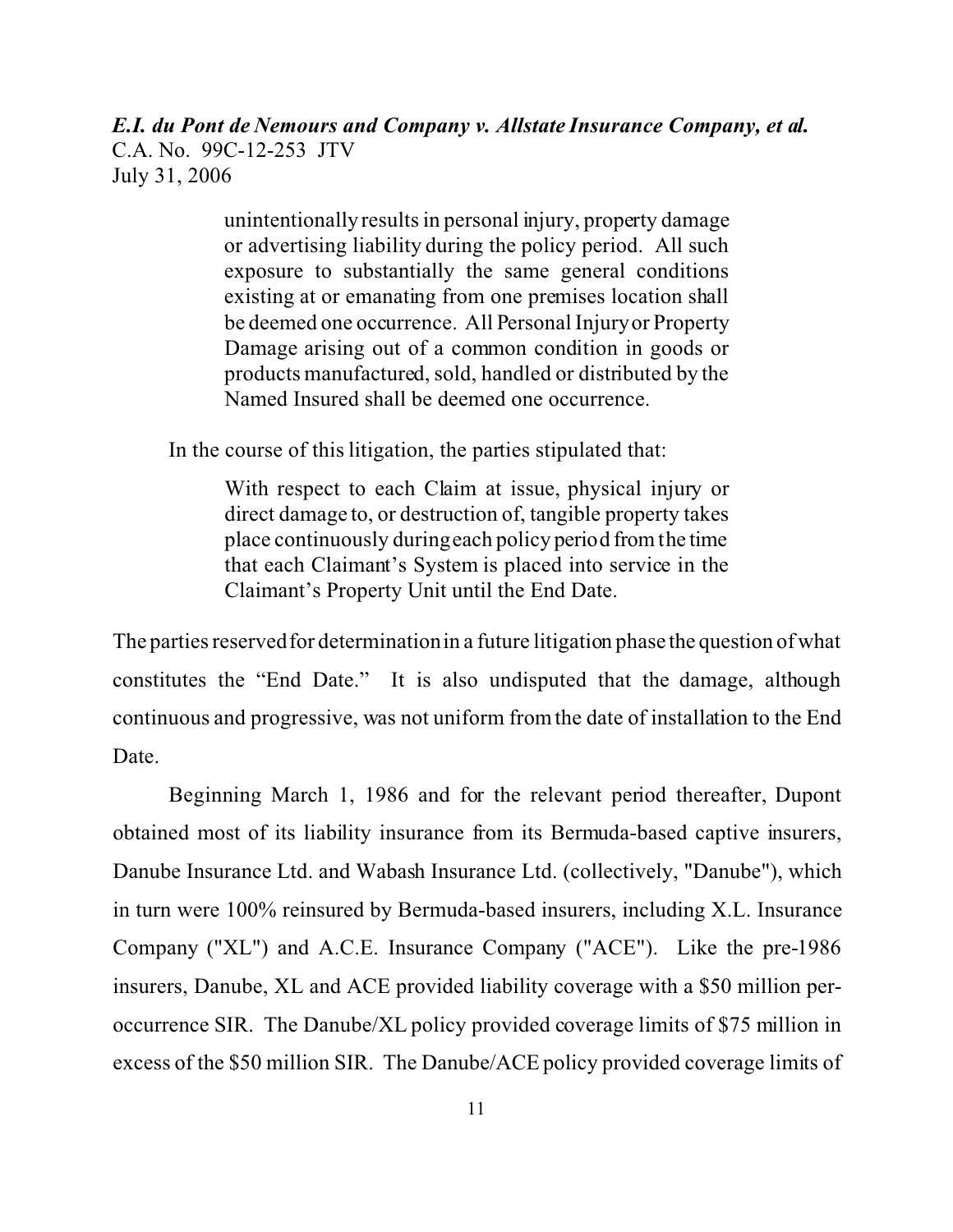\$120 million in excess of the Danube/XL \$75 million and the \$50 SIR.

In 1996 Dupont and Danube/XL entered into a settlement agreement in which Danube agreed to pay XL and XL in turn agreed to pay Dupont \$67.5 million on account of Delrin coverage claims in exchange for a release of any further coverage responsibility.

In 1998, as Dupont's Delrin liabilities continued to rise significantly, Dupont, Danube and ACE entered into an initial settlement agreement which called for ACE to begin reimbursing Danube (and later its successor, Christiana) once Dupont's PB liabilities reached a threshold amount of \$166,666,667. At that point, ACE would begin reimbursing Danube (and later Christiana) 75% of its PB-related liabilities and costs, subject however to a chargeback by ACE of a portion of those amounts under the terms of a concurrently executed Loss Stabilization Agreement.

In 2005, because of certain disagreements that arose between Dupont and Christiana and ACE regarding the operation of the 1998 ACE settlement agreement, the parties negotiated a second settlement agreement. The second settlement agreement resolved various reimbursement issues, terminated the Loss Stablization Agreement and provided, generally, that ACE would reimburse Danube (and, in turn Danube would reimburse Dupont) for 60% of Dupont's ongoing PB liabilities that have been incurred, beginning with the period commencing January 1, 2005. Thus, on a going forward basis, Dupont will receive reimbursement from ACE for 60% of its PB-related costs and liabilities. Pursuant to the two agreements, ACE has reimbursed Dupont the total sum of \$41,949,387 on account of Dupont's PB liabilities incurred through the second quarter of 2005.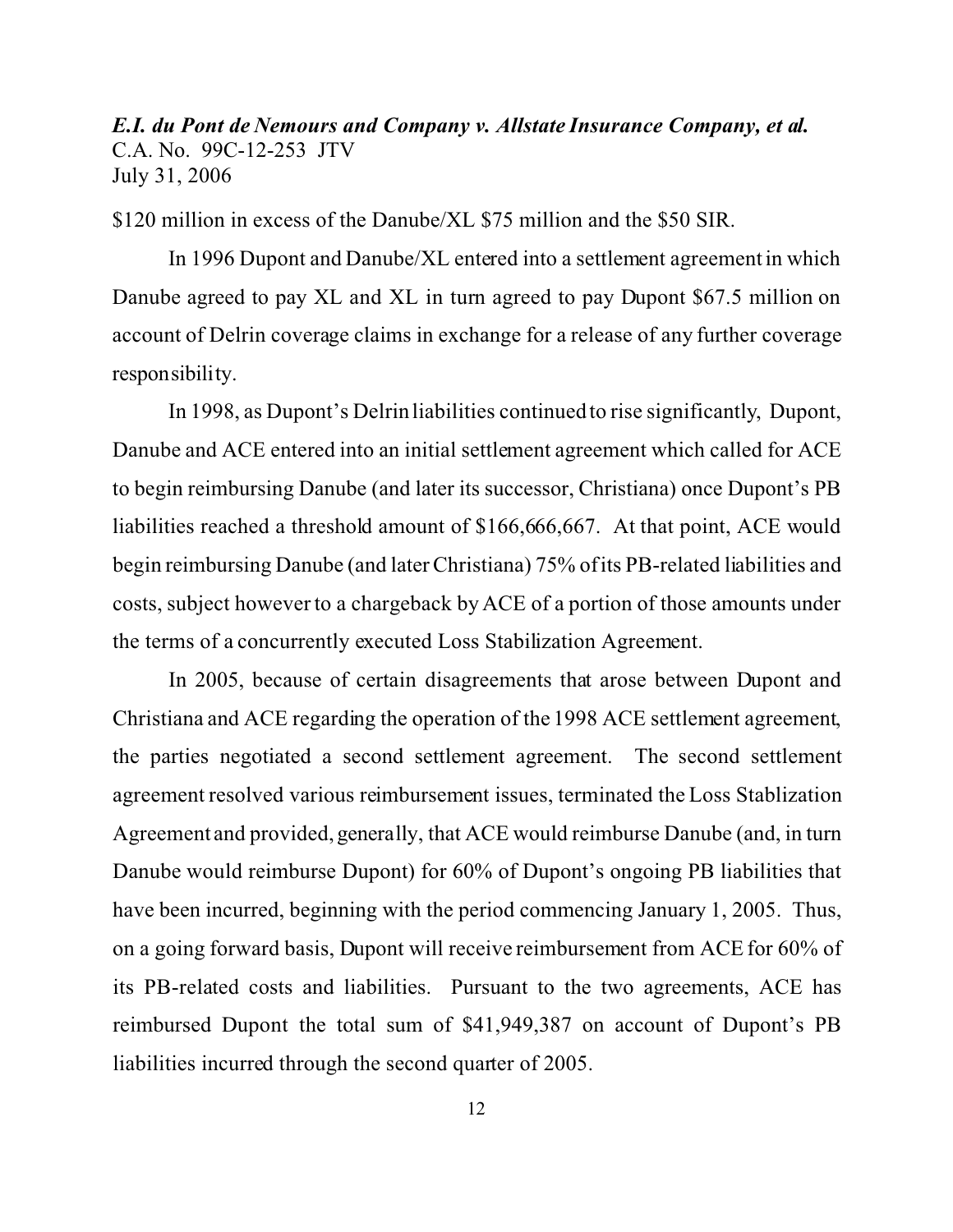#### **PHASE ONE ISSUES**

The parties agreed upon phasing of this litigation. The parties' agreement on phasing the action was approved by the Court in the form of a Case Management Order. As described in the now-operative Second Amended Case Management Order, the Phase One issues were as follows:

(a) the appropriate allocation theory (*e.g*., joint-and-several, pro rata, modified pro rata, etc.) to be utilized in determining any coverage obligation that may be imposed on the insurers who issued policies effective for any year between March 1, 1983 and March 1, 1986 for the underlying polybutylene claims for which Dupont seeks coverage ("the Claims");

(b) the manner in which the self-insured retention(s) (" $SIR(s)$ ") of any relevant policies will be applied to the Claims;

(c) the number of occurrences;

(d) the coverage obligations, if any, of each of the policies placed at issue in Dupont's Amended Complaint that were in force from March 1, 1983 to March 1, 1986, with respect to Claims related to installations of polybutylene plumbing systems taking place either prior to March 1, 1983, or after a policy's expiration, subject to the coverage defenses to be litigated in a subsequent phase; and

(e) the effect of Dupont's submission of claims to, settlements with, and receipt of payments from post-1986 insurers (collectively, "Phase One Issues").

The pertinent rulings on Phase One issues set forth in the August 31, 2004 decision are hereby incorporated by reference. In summary, they were as follows:

Nature of the "occurrence(s)". The relevant occurrence (or occurrences) is the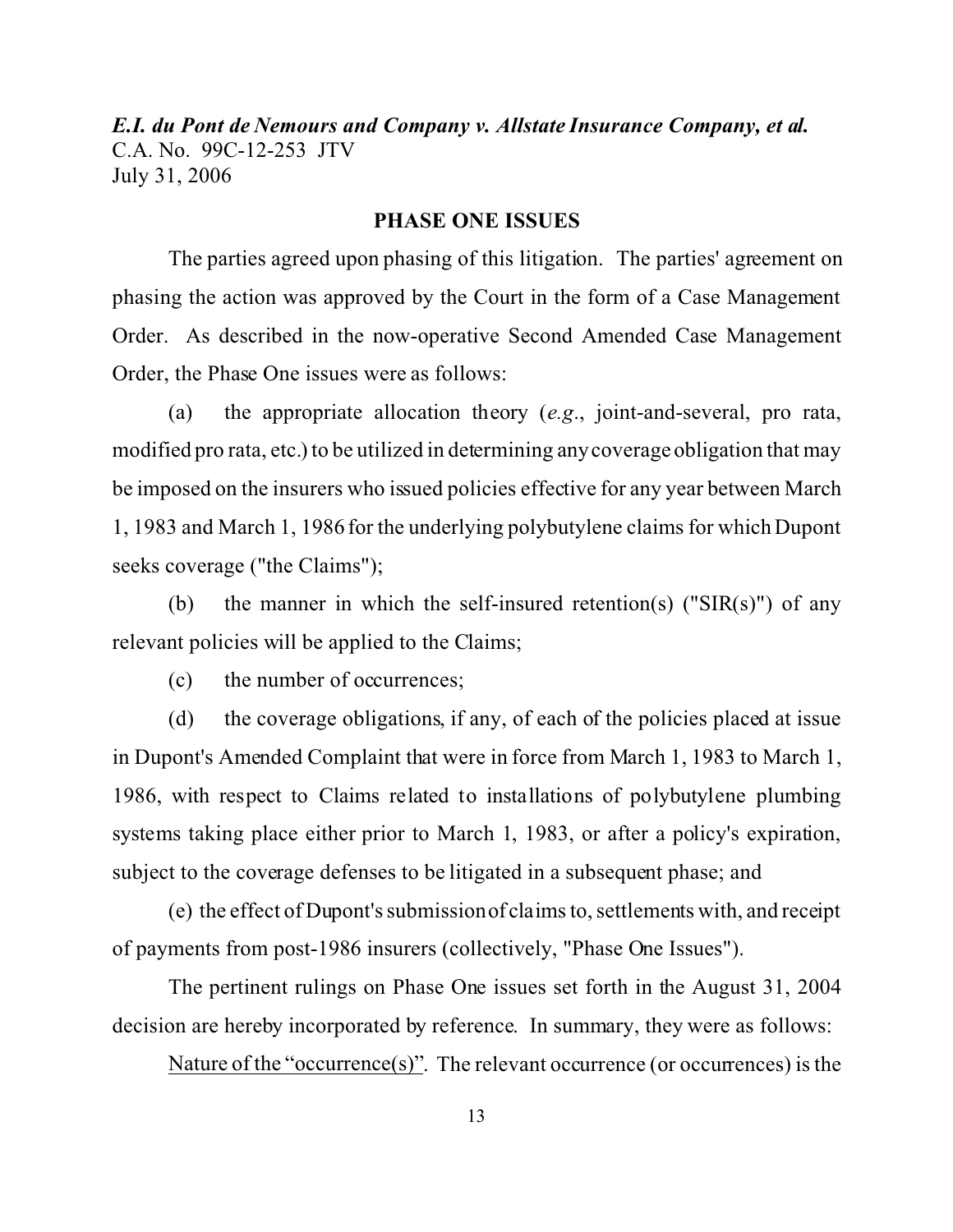damage caused by Dupont's product, Delrin. Damage caused by Celcon is not a relevant occurrence under Dupont's policies. Thus, the occurrence arising out of Delrin, if it is one occurrence, first occurred, at the earliest, in 1983, when Delrin entered the market, and continued in each year thereafter during which Delrin damage occurred.

Coverage for claims relating to pre-1983 installations. The policies in effect between March 1, 1983 and March 1, 1986 cannot have any liability for damage to PB systems installed before 1983, because Delrin was not in existence on the market before 1983.

Coverage for claims relating to installations after a policy expired. Since the 1983, 1984 and 1985-year policies provide insurance for all sums which Dupont becomes obligated to pay by reason of liability for damages on account of property damage caused by or arising out of an occurrence, and "property damage" is expressly defined as "physical injury to or destruction of tangible property which occurs during the policy period," coverage under a particular year's policy cannot exist for damage to a PB system which undisputed facts show was not installed, and therefore did not exist and could not be damaged, until after the policy year expired.

Allocation where damage to a PB system occurs during two or more policy years. Where damage to a single PB system, which under the parties' stipulation begins with installation and ends with the "End Date," occurs over two or more policy years, the coverage of those years' policies for the damage to that system is joint and several for all the damage to that system.

Application of Self-Insured Retentions. The \$50 million SIR of each annual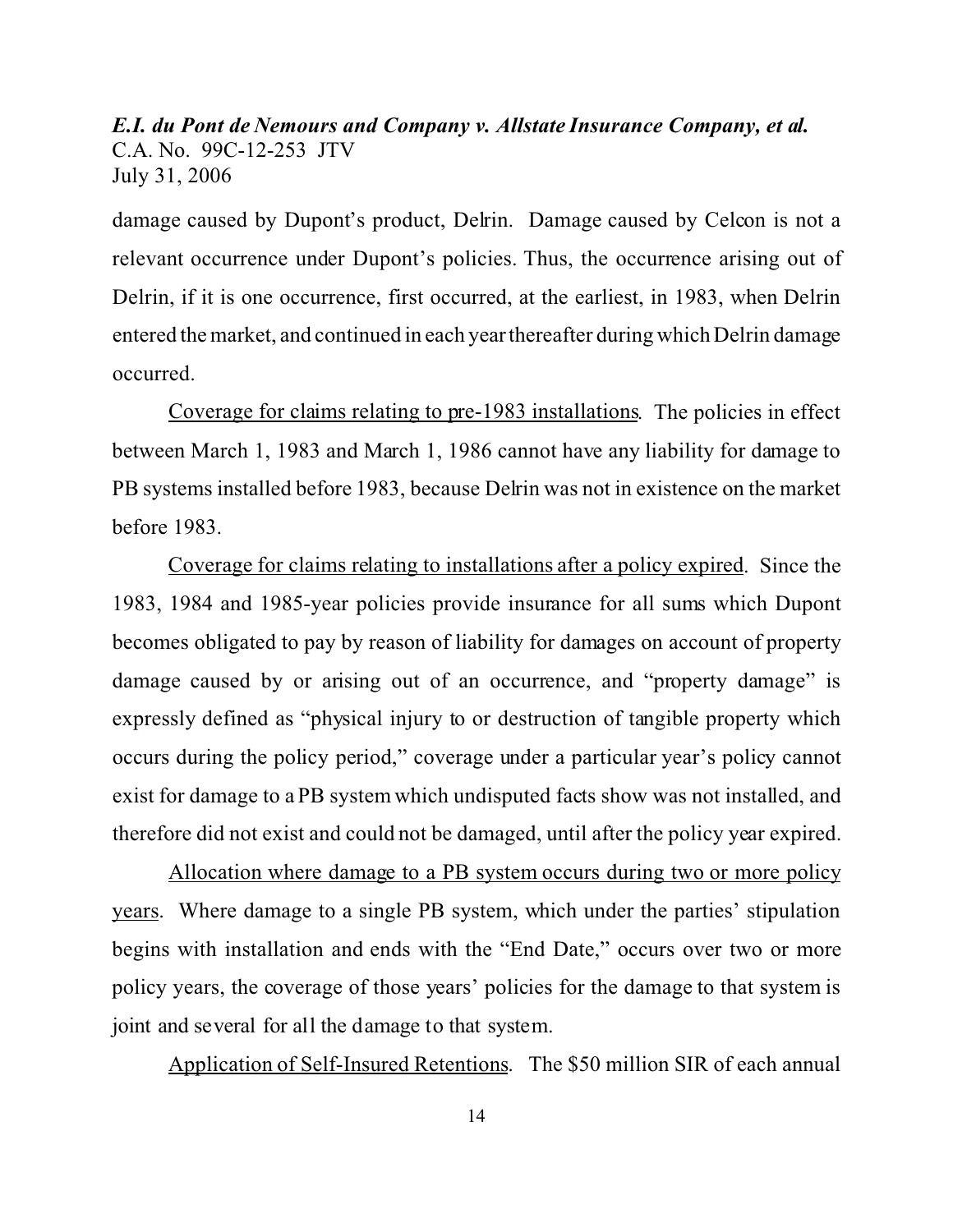policy must be separately exhausted with claims falling within the scope of that year's coverage. Where insurers for two or more policy years are jointly and severally liable for the same claims, each year's SIR must be exhausted with separate claims.

Rulings deferred in the August 31, 2004 decision have now been brought forward by the current motions.

#### **STANDARD OF REVIEW**

Summary judgment should be rendered if the record shows that there is no genuine issue as to any material fact and the moving party is entitled to judgment as a matter of law.<sup>5</sup> The facts must be viewed in the light most favorable to the non-moving party.<sup>6</sup> Summary judgment may not be granted if the record indicates that a material fact is in dispute, or if it seems desirable to inquire more thoroughly into the facts in order to clarify the application of the law to the circumstances.<sup>7</sup> However, when the facts permit a reasonable person to draw but one inference, the question becomes one for decision as a matter of law.<sup>8</sup>

## **DUPONT'S MOTION**

The issues presented by the current motions are as follows:

In its motion, Dupont asks the Court to issue the following rulings:

<sup>&</sup>lt;sup>5</sup> Superior Court Civil Rule 56(c).

<sup>6</sup> *Guy v. Judicial Nominating Comm'n*, 659 A.2d 777, 780 (Del. Super. 1995) *Figgs v. Bellevue Holding Co.,* 652 A.2d 1084, 1087 (Del. Super. 1994).

<sup>7</sup> *Ebersole v. Lowengrub*, 180 A.2d 467, 470 (Del. 1962).

<sup>8</sup> *Wooten v. Kiger*, 226 A.2d 238 (Del. 1967).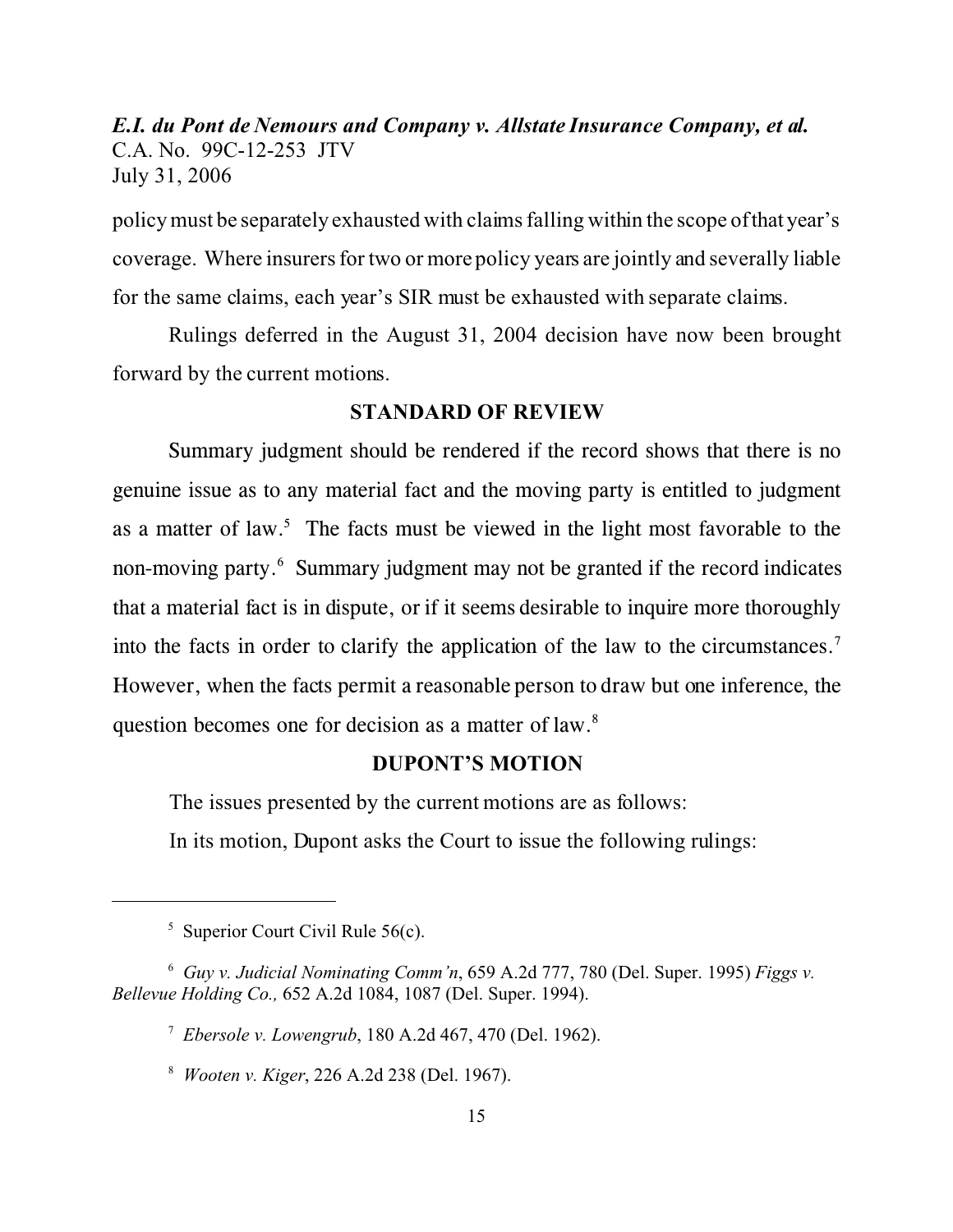1. The 1985-year policies are jointly and severally liable, up to their respective limits of liability, for the amount of PB-related liabilities incurred by Dupont that are attributable to claims involving installations taking place during or before the 1985 policy year ("The 1985-year policies' coverage").

2. The 1985-year policies are jointly and severally liable for the full amount of all Dupont's PB-related liabilities that are not attributable to any particular claims ("Liabilities allegedly not attributable to any particular claims").

3. Given that Dupont has selected only one policy year for coverage of its PBrelated liabilities, i.e., the 1985 year, that it is obligated to bear only one peroccurrence SIR, for \$50 million, which is underlying the 1985-year policies ("The \$50 million SIR")

4. All of its PB-related costs and liabilities are deemed to be on account of the sale of its Delrin product and not on account of any other entity's product, and thus coverage for all such costs and liabilities are covered under insurance policies issued to Dupont beginning with the 1983 policy year, when Dupont began selling Delrin in connection with PB plumbing systems ("Delrin v. Celcon").

5. Its settlements with post-1986 insurers do not negate the coverage obligations of the 1985-year insurers ("the effect of the post-1986 insurance").

## **TRAVELERS' AND STONEWALL'S MOTION**

Defendants Travelers and Stonewall oppose Dupont's motion, and in their cross-motion for summary judgment ask the Court to rule on two issues:

1. The effect of Dupont's submissions of claims to, settlements with and receipt of payments from its post-1986 insurers.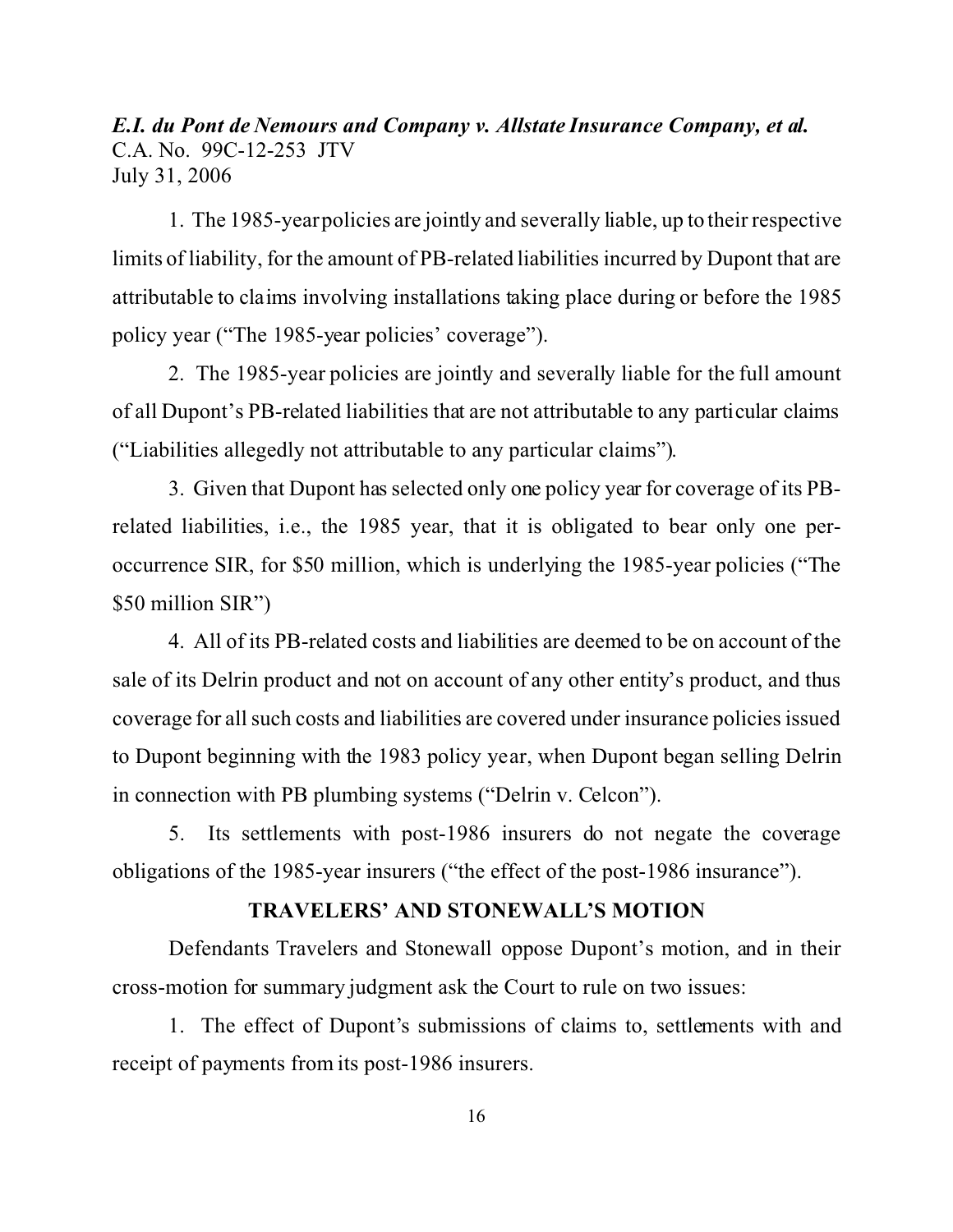2. The allocation of certain expenses that Dupont contends cannot be allocated pursuant to this Court's August 31, 2004 decision.

These two issues correspond with issues five and two, respectively, of Dupont's above-mentioned issues.

#### **FINDINGS AND CONCLUSIONS**

The 1985 year policies' coverage. For the reasons set forth in the August 31, 2004 decision, which I do not believe need to be restated here, I conclude that the 1985-year policies are jointly and severally liable, up to their respective limits of liability, for that amount of PB-related liabilities incurred by Dupont which are attributable to claims involving installations taking place during the 1983, 1984 and 1985 policy years which have an End Date during or after the 1985 policy year.

Delrin v. Celcon. Under its agreement to pay 10% of all PB claims involving acetal fittings made with either Celcon or Delrin, Dupont paid approximately \$28.5 million, it appears from the parties' briefs, for claims which arose prior to 1983, when only Celcon was on the market. In my August 31, 2004 decision, I ruled that Dupont could not be liable for any liability arising from Celcon, but I expressed no opinion concerning the issue as to whether Dupont's agreement to pay 10% of all Celcon/Delrin damage exceeded its liability for Delrin damage.

Dupont has explained clearly and convincingly that its agreement to pay 10% of liabilities arising from either product was based upon (1) the fact that the two are, for all intents and purposes, indistinguishable; and (2) an assessment of Delrin's share of the total Celcon/Delrin market. I am therefore persuaded that all of Dupont's PBrelated costs and liabilities derive from its product, Delrin, notwithstanding the fact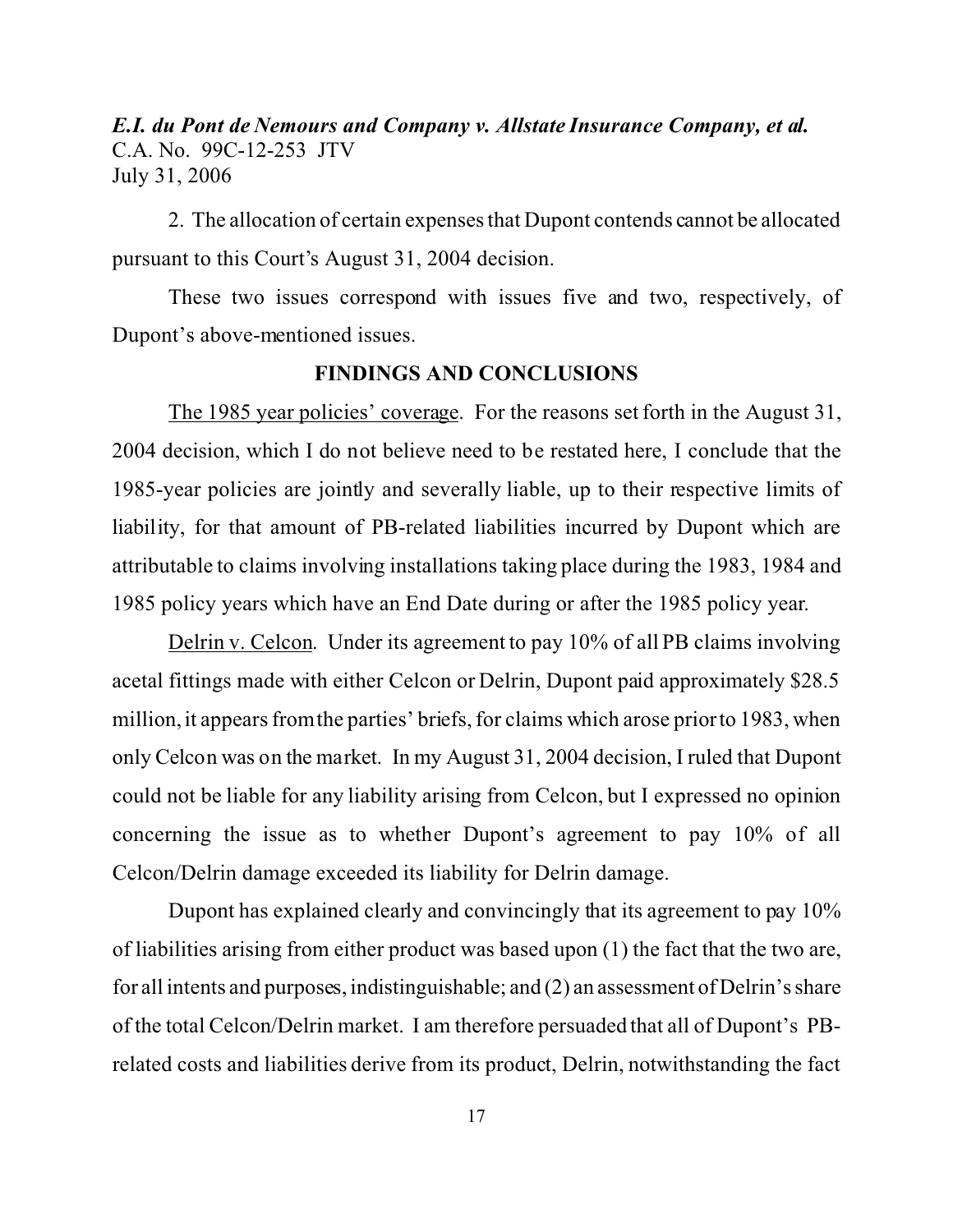that some payments were made for claims arising from a period during which only Celcon was on the market.

I conclude that there is no genuine issue as to any material fact on this issue, that all of Dupont's PB-related costs and liabilities are on account of the sale of its Delrin product and not on account of any other entity's product, and that coverage for all such costs and liabilities are covered under insurance policies issued to Dupont beginning with the 1983 policy year, when Dupont began selling Delrin in connection with PB plumbing systems.

The effect of the post-1986 insurance. Dupont contends that its settlements with post-1986 insurers have no legal effect upon the pre-1986 insurers, except that Dupont cannot recover more than the total amount of its claims.

Travelers and Stonewall contend that when one accounts for the effect of Dupont's settlements with its post-1986 insurers, it has insufficient claims remaining to reach their insurance coverage for the year 1985. They contend that Dupont has allocated claims to the post-1986 period which, when deducted from the total claims, leave insufficient claims remaining to reach the coverage of the 1985 year. They contend that in order to reach the Danube /ACE coverage, Dupont first had to allocate \$50 million of claims to its post-1986 SIR, then \$75 million to the Danube/XL coverage, making a subtotal of \$125 million of allocated claims. They contend that one must then add to this subtotal the sum of \$51 million which Dupont has received or is entitled to receive from Danube/ACE, making a subtotal of \$176 million. They contend that this must then be increased by \$50 million retention for the 1985 year, making a subtotal of \$226 million. They contend that this must be increased by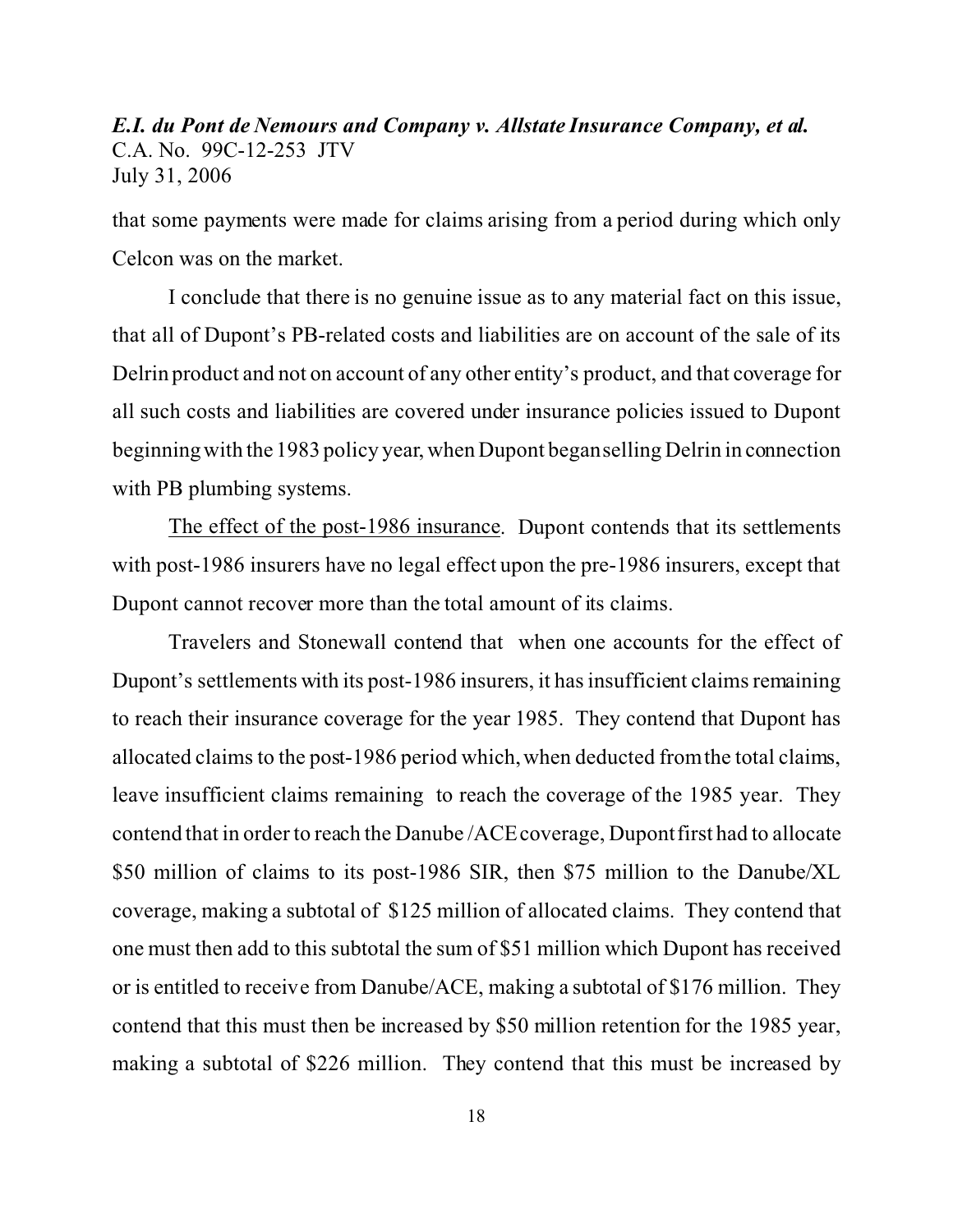\$28,429,448 for amounts paid by Dupont for claims arising before 1983, when Celcon was on the market but Delrin was not. They contend that Dupont can have no claim against them for this amount because Dupont cannot be liable for claims arising prior to 1983. Adding this figure makes a total of \$254,429,448, which exceeds Dupont's total loss. Therefore, they contend, there are no claims left for which they can have any coverage liability.

The last point, the pre-1983 claims, is resolved above in the discussion of Delrin v. Celcon.

The contention that the \$50 million SIR of the post-1986 period is relevant to the coverage obligations of the 1985 policies must be rejected. The record shows that 56.6% of the total Delrin claims arise from installations which occurred post-1986. Travelers and Stonewall and the post-1986 insurers are not jointly and severally liable for these 56.6% of claims because they were for damage occurring after Travelers' and Stonewall's policies expired. Travelers and Stonewall have no liability for these claims. The amount of claims payments for which the post-1986 insurers only are liable significantly exceeds the \$50 million SIR of the post-1986 policies. Dupont is entitled to have the \$50 million SIR for the post-1986 period deemed satisfied from claims that apply only to that period.

I also reject the contention that Travelers and Stonewall should receive a credit or set off in excess of amounts which Dupont has actually received in its settlements with the post-1986 insurers. The settlement agreements which Dupont has made with the post-1986 insurers do not constitute or contain waivers of any claims it has against its 1985 insurers. The fact that Dupont has presented claims to one insurer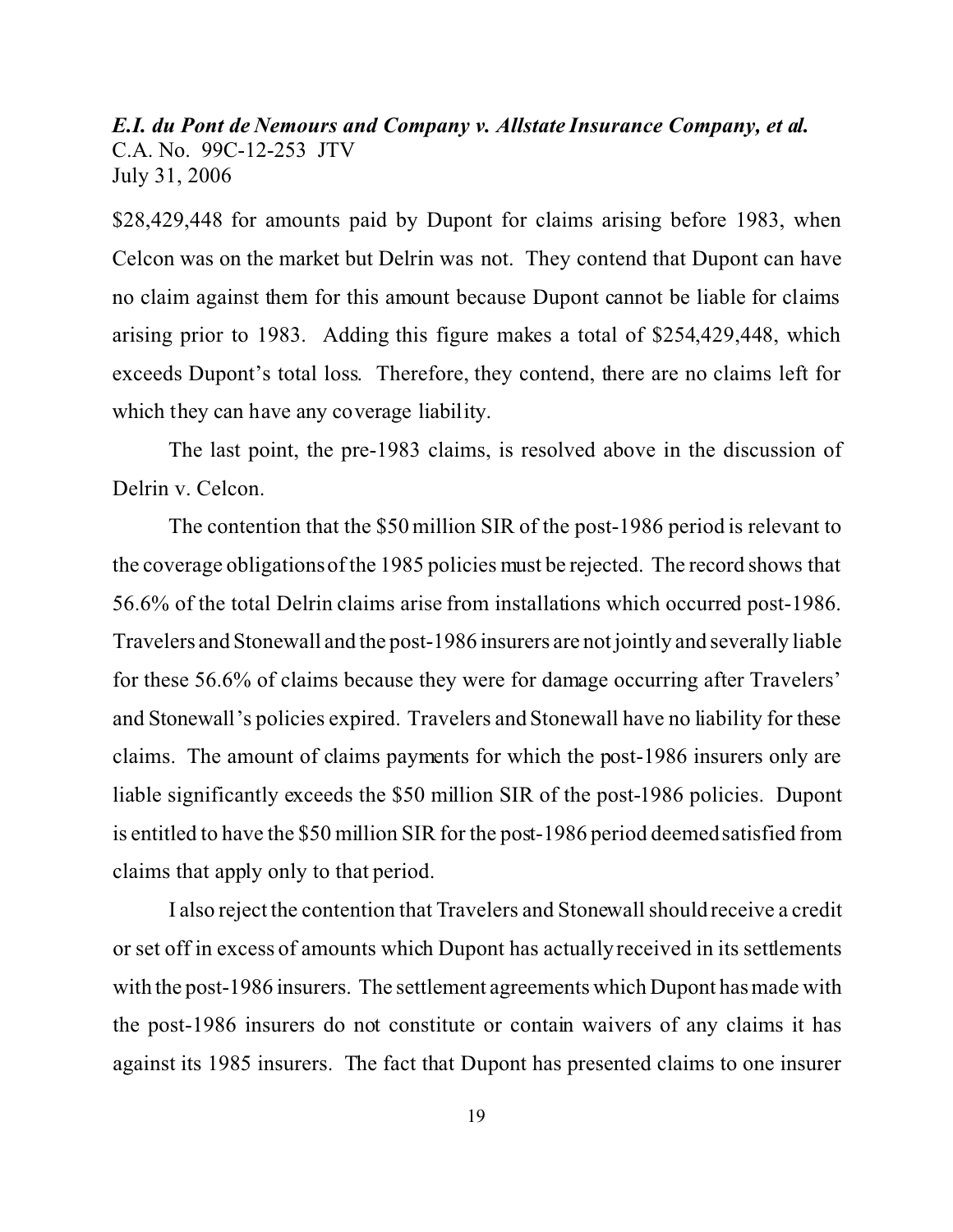or even entered into a settlement agreement with respect to claims does not prevent it from pursuing those same claims against another liable insurer until it receives payment.

I agree with Dupont that the settlements have no legal effect upon the obligations of pre-1986 insurers except that Dupont may not recover more than its total claims. Accordingly, at this point their effect is to reduce the total claims which Dupont may assert against the 1985 insurers by approximately \$109.5 million, from approximately \$235.6 million to approximately \$126.1 million.

Therefore, I conclude that the settlements with the post-1986 insurers have no legal effect upon the obligations of the 1983, 1984, or 1985 policy year insurers except that Dupont may not recover more than the total amount of its claims.

Liabilities allegedly not attributable to any particular claims.

Dupont contends that approximately \$74 million of liabilities relate to the claims as a whole . They further contend that under the "all sums" language of the polices, all insurers are jointly and severally liable for all of these expenses.

Travelers and Stonewall contend that some of these expenses have been allocated to the post-1986 insurers and cannot be asserted against them. For the reasons set forth above, this contention is rejected. Travelers and Stonewall further contend that Dupont has itself broken these expenses down among claims in its negotiations with the post-1986 insurers. Travelers and Stonewall also contend that these expenses are not indivisible and can be spread proportionately among claims. For example, they contend that plaintiffs' counsel fees in class action suits can be spread proportionately among the respective class members. They perform a similar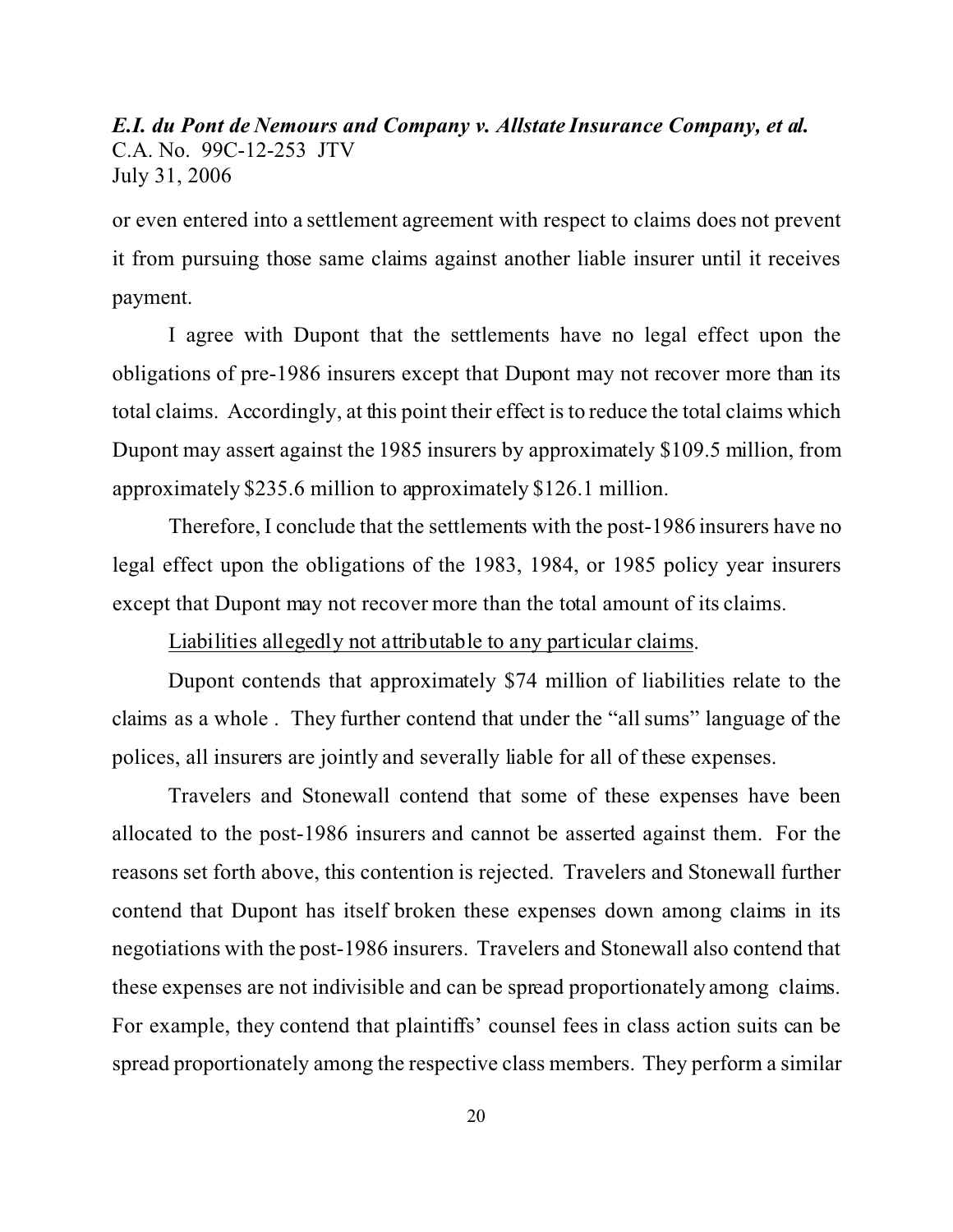analysis for other expenses.

The fact that Dupont broke out, or allocated, litigation expenses in negotiations with its post-1986 insurers has no legal effect upon this litigation. That was done purely for negotiation purposes.

I also conclude that the defendants' contention that these expenses, or some of them, should be spread proportionately among claims, must be rejected. No basis exists on the record of this case to divide the attorneys' fees of national coordinating defense counsel among policy years. In addition, as Dupont points out, many of the class action and other suit costs were incurred in connection with claimants who never received any payment. Some suits were successfully defended. The record does not suggest that the expenses for each claim were the same or necessarily proportional. I am persuaded that attempting to break these expenses down among claims in a principled way would be an impossible task. I therefore agree with Dupont's contention that they are not divisible among policy years. For this reason, I conclude that under the "all sums" language of the polices, all insurers are jointly and severally liable for the litigation expenses.<sup>9</sup>

The \$50 million SIR. For the reasons set forth above in connection with the effect of the post-1986 insurance, I conclude, with respect to the 1985 year, that Dupont is obligated to bear only one per-occurrence SIR, for \$50 million, which is

<sup>&</sup>lt;sup>9</sup> The defendants contend that the record is incomplete regarding the costs for funding for open MASCO, *Cox*, and *Spencer* claims and that more discovery must be conducted on these items. However, I am satisfied that sufficient time has been allowed for discovery of phase one issues in this litigation and that an inference can be drawn that they are similar to some of the other expenses making up the \$74 million.